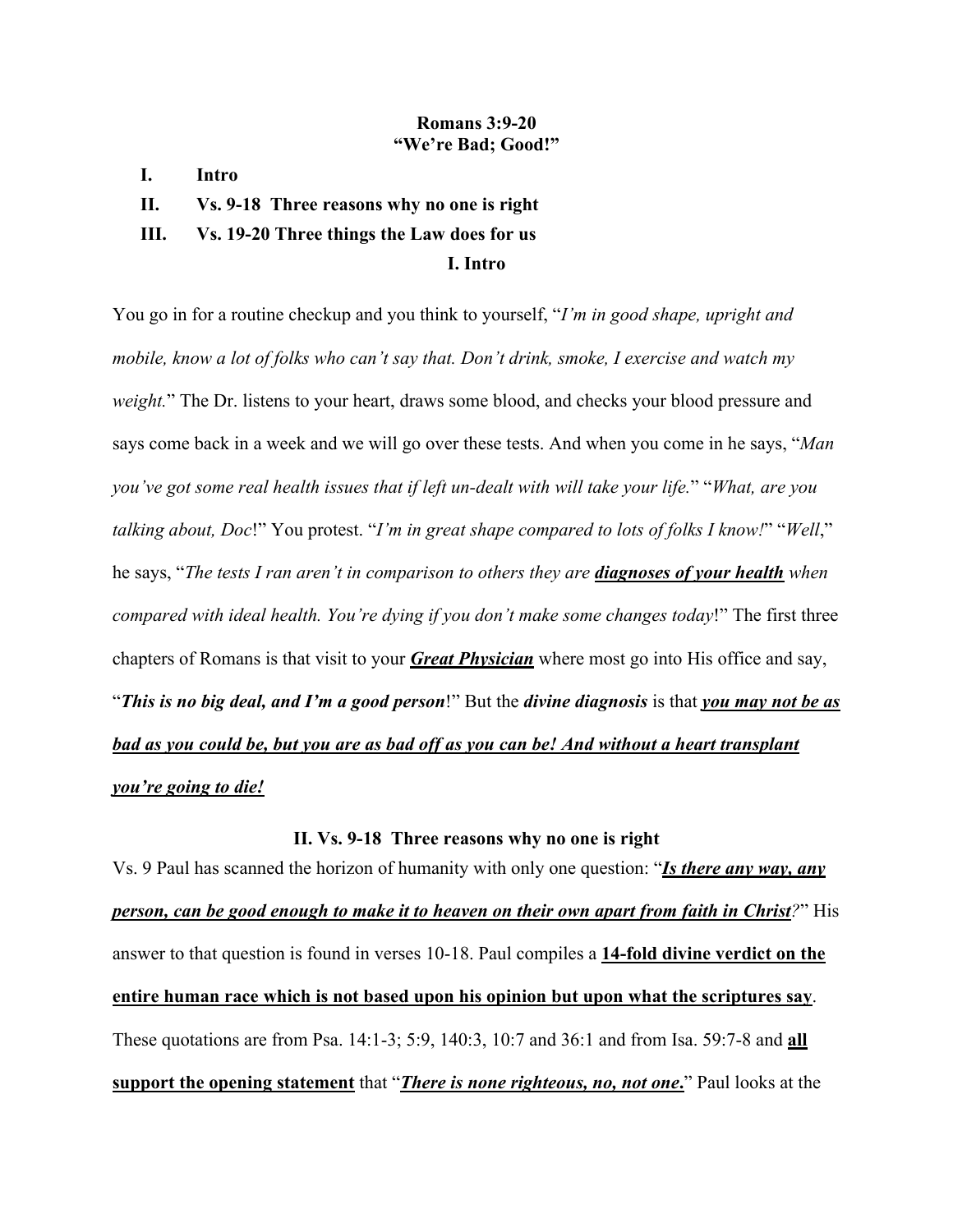human condition as one would an X-ray or Cat Scan only this is of the lost sinner, from head to foot. As depressing as this X-ray is, **Paul wants us to understand our complete inability to save ourselves. The fall of humanity touched every part of our being, and the inventory of body parts in verses 13-18 that are corrupted** (*throat, tongues, lips, mouth, feet, and eyes*) **demonstrate this**. Paul divides these body parts into three reasons why no man can make it on his own:

- 1. Vs. 10, 11 *Character*: "*There is none righteous, no, not one*" "*There is none who understands; there is none who seeks after God*": This is *how God see's man's character apart from Jesus*. Mankind is totally depraved, throughout all humanity and time. God says, "*I can't find one good person who on his or her own merits is right all the time!*" Even further astounding is the declaration that there isn't even one person though out history who has sought to be right all the time. I think of all those folks who go to schools, take up causes that seem to be good and are searching to be right. But God says, "*Nope they sought to be right more than some but not one person has sought to be right all the time*." *Ok, but there are those that at least try to seek God don't they*? According to God who alone knows the thoughts and intents of each heart, NO! Amongst all the "*seekers*" in religion who dedicate themselves to various worship practices and rituals it certainly looks like from our perspective that they are seeking God but what they are seeking is "*a god*" on "*their terms and conditions*" not "**THE GOD**" on His terms and conditions all the time.
- 2. Vs. 12-17 *Conduct*: Having established man's true character Paul moves on to speak of *mankind's conduct in both speech and action apart from Christ*. And Paul couldn't be any clearer than what he says in verse 12 "*There is none who does good,*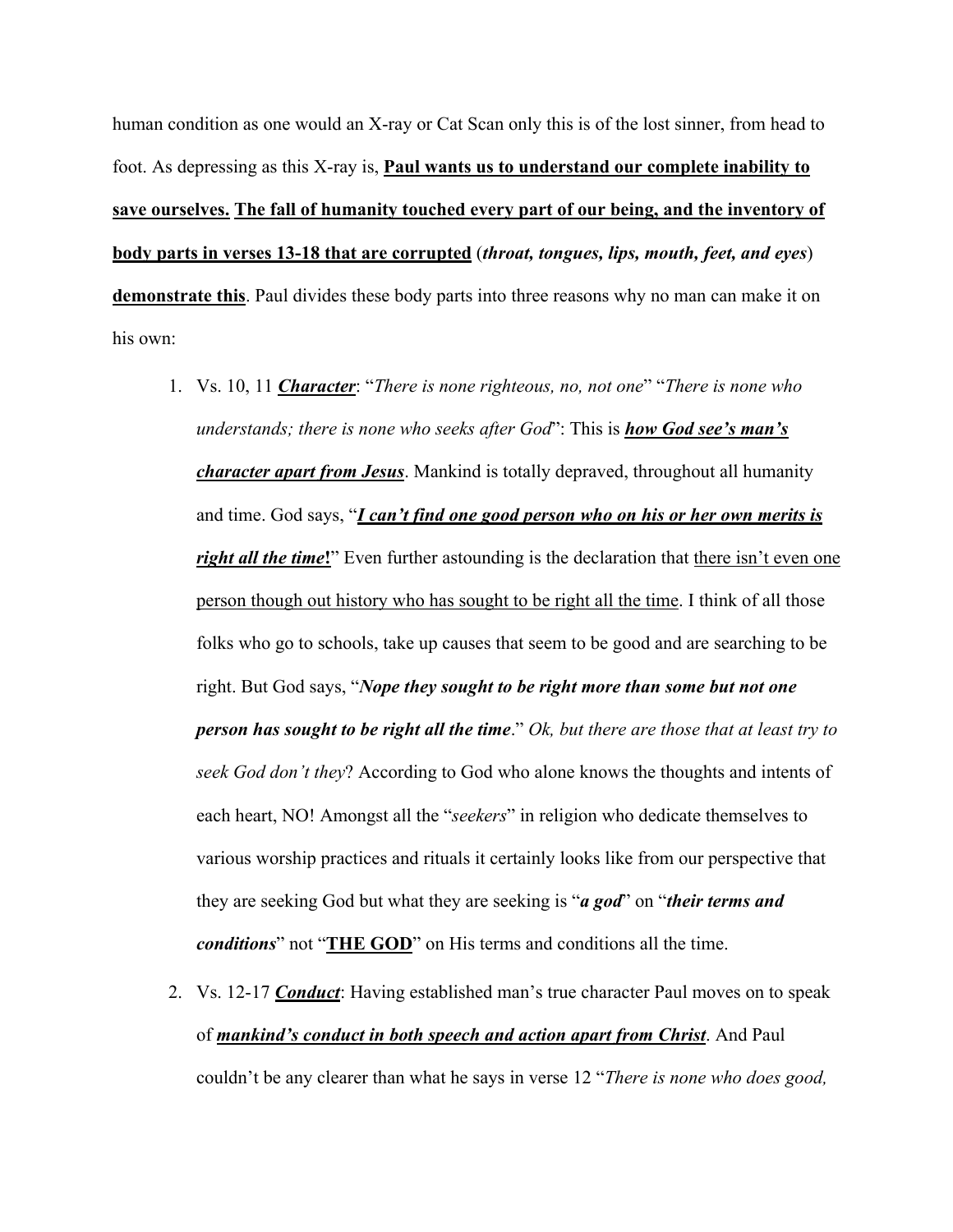*no, not one*." *Imagine a video camera constantly scanning your every move throughout your life nothing at any time escaping its watchful eye*. Now imagine me saying "*Today, to prove that there is no one that does good all the time, I've selected \_\_\_!*" I'm sure that next week we wouldn't have a single person in Church. Paul starts out with our speech our throats, tongues, and lips and says that they are a tomb of deceit, full of poison. People love toilet talk, they love gossip, and they set out to deceive all the time. Caustic words, sarcasm and slander cutting up our fellow humans with no thought of how it harms others in fact we laugh at it as long as we aren't at the end of the punch line. *According to a study by the Massachusetts College of Liberal Arts the average person curses once every 175 words and when angry the average goes up to two out of every three words*. Paul says that such action doesn't stop with the mouth it moves to the feet as it is swift to shed blood causing misery and destruction everywhere it goes.

3. Vs. 18 *Cause*: Finally, Paul tells is *the root cause* for all of this, "*There is no fear of God before their eyes*." That is the sole reason why people talk and act the way they do.

It isn't as if there were some righteous and God couldn't see them.

- a. *There has never been a truly righteous man apart from Jesus Christ. "Even Adam was not righteous: he was innocent - not knowing good and evil but he was not righteous!*
- b. *There is none who seeks after God: We deceive ourselves into thinking that man, on his own, really does seek after God. Mankind never initiates the search, he doesn't seek the true God, instead he seeks an idol that he makes like himself*.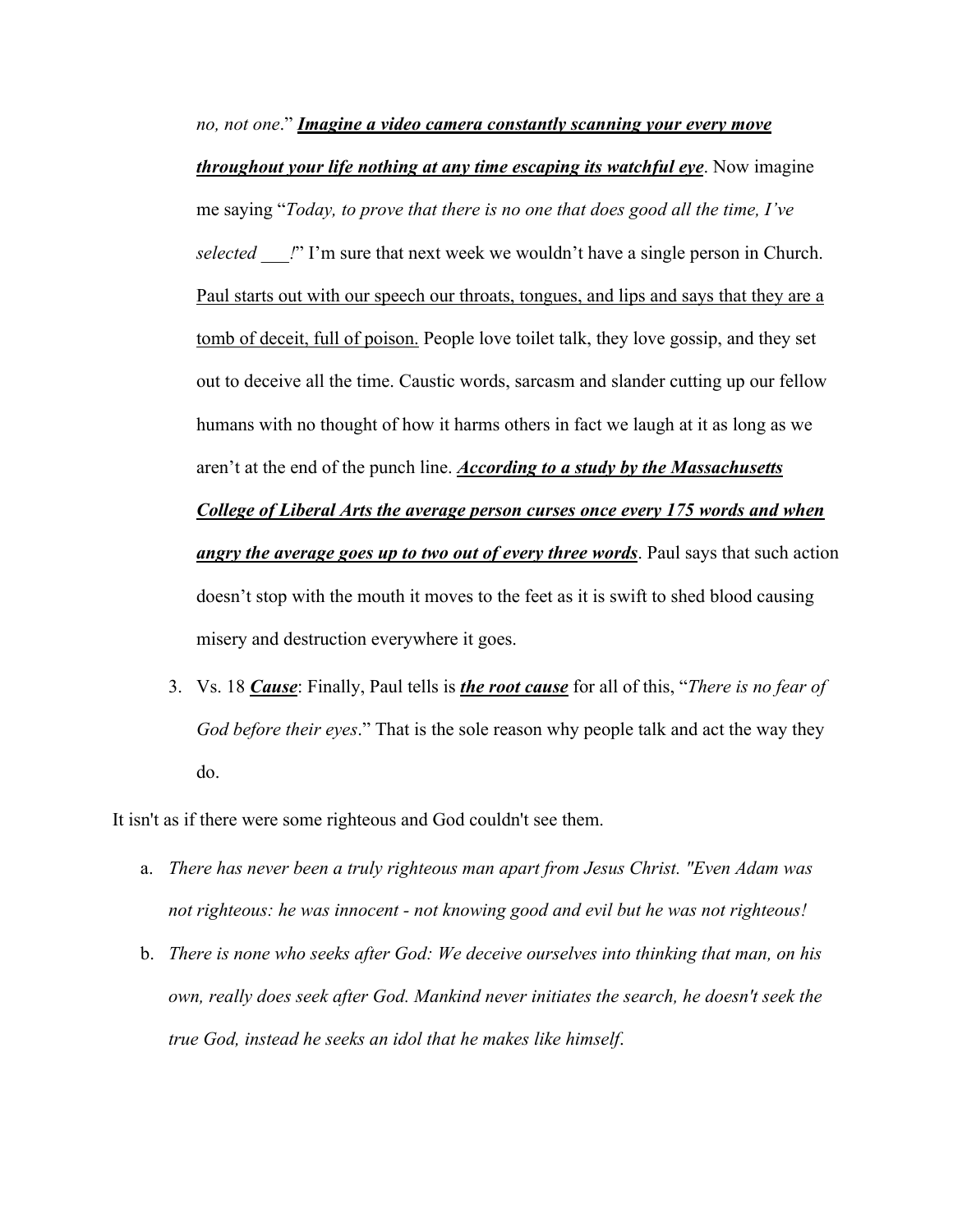- c. *They have together become unprofitable: The word unprofitable has the idea of rotten fruit. It speaks of something that was permanently bad and therefore useless.*
- d. *There is no fear of God before their eyes: This summarizes the entire thought. Wherever there is sin, there is no fear of God.*

#### **III. Vs. 19-20 Three things the Law does for us**

Vs. 19-20 Paul points out that this horrific description of man's utter sinfulness came to us in the law; and it is intended for those under the law and reason for this is to silence every critic and to demonstrate the universal guilt of mankind - that entire world may become guilty before God. *Many Jewish people of Paul's day took every passage of the Old Testament describing evil and applied it only to the Gentiles - not to themselves*. *The law cannot save us, it cannot declare us right by our mere possession. It's useful in giving us the knowledge of sin, but it cannot save us*.

It is because of the above three truths with regard to all of humanity that even a "*Holy and Good Law*" is powerless to make a person right all it can do is reveal just how wrong they are and need of being made right! He law is there to point out what should be the obvious in all of us that **we aren't "***Basically Good***"**. In the final sentence in the book of Judges as Samuel compiled 350 years of history of Israel he summed up the reason for their sin saying, "*everyone did what was right in his own eyes***.**" Paul says that **the Law does three things for us**:

1. Vs. 19a **It stops our mouths**: When we see what God's standard is, we can no longer compare ourselves against someone else, it shuts our mouths of self-righteousness! All the excuses and self-justification will be stopped. In Matthew gospel in chapters 5-7 he recorded for us Jesus' words revered to as the "*Sermon on the Mount*" where Jesus makes it clear that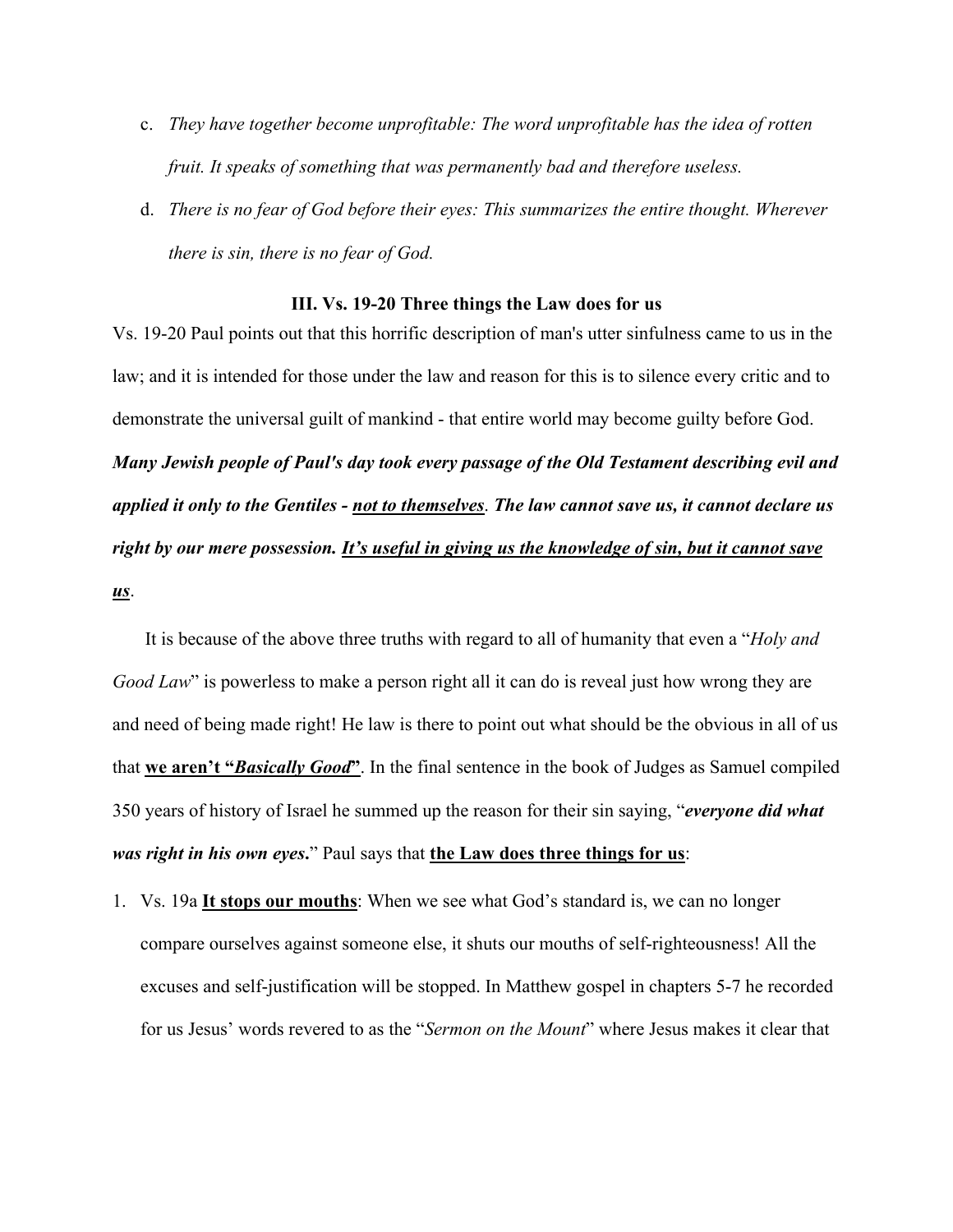the keeping of the law was not just an external thing, *it was an internal as it dealt not just with what people do on the outside but what they think and their attitudes on the inside*.

- 2. Vs. 19b **It puts everybody in the same category, SINNER**: There isn't a single person that on their merit that will be good enough. Hebrews 9:27 puts it this way "*it is appointed for men to die once, but after this the judgment*". There isn't any reincarnation to go back and do it again and again until you reach perfection. *The reason for this each time you would still have the same outcome, guilty of being a sinner*.
- 3. Vs. 20 **It reveals what sin is**: In Matthew 22:36-40 a religious leader asked "*Teacher, which is the great commandment in the law?" Jesus said to him, "'You shall love the Lord your God with all your heart, with all your soul, and with all your mind.' This is the first and great commandment. And the second is like it: 'You shall love your neighbor as yourself.' On these two commandments hang all the Law and the Prophets*." All the Law does is ask us to Love, first towards God and secondly toward our fellow man. *The law points out that our chief sin is a failure to love God and each other all the time*.

By the deeds of the law no flesh will be justified!

- *This means that the law, having been broken, can only condemn us - it can never save us*
- *This means that even if we could now begin to live perfectly keeping the law of God it could not make up for past disobedience, or remove present guilt*
- *This means that keeping the law is NOT God's way of salvation or of blessing under the New Covenant*

J.B. Phillip's paraphrase of the phrase "*For by the law is the knowledge of sin*" says that "*It is the straight-edge of the Law that shows us how crooked we are*". Before you can make something flat you have to have something that is perfectly flat.